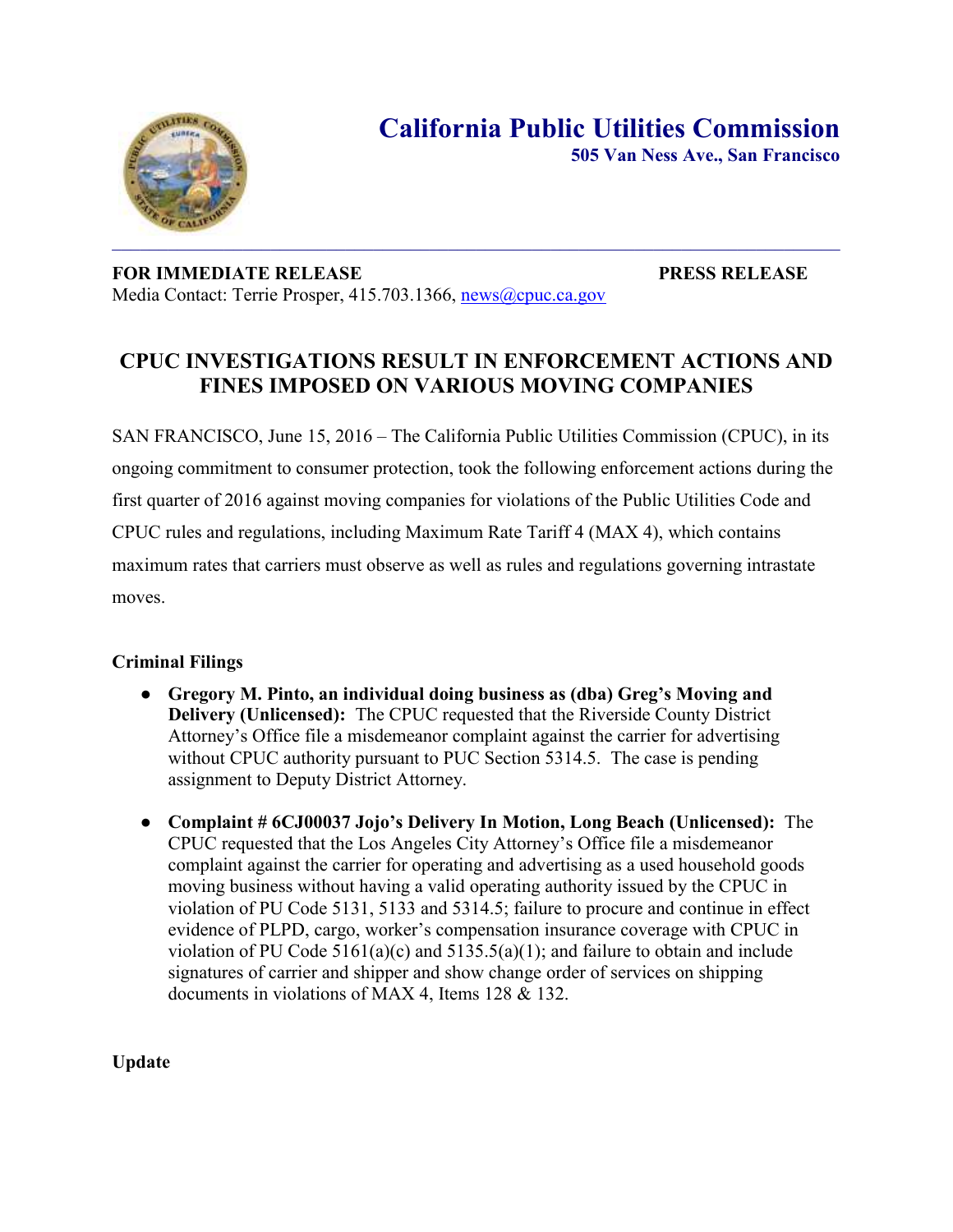- **Case # M094830, Rustam Kholov and Umed Salomov, a general partnership dba San Francisco Moving, Belmont and Andrey Slivko dba Vector Moving, San Diego (MTR 190802):** The CPUC requested that the San Diego District Attorney's Office file a misdemeanor complaint against the carrier for operating without workers compensation insurance coverage. At a January 4, 2016, court hearing, the three defendants provided proof of current workers compensation insurance and paid restitution of \$4,500 to the Workers' Comp Fraud Fund and their cases were dismissed.
- **Case # M094878, Markis Frederick Stone Jr. dba Bubbas Moving Company, San Diego (MTR 190605):** The CPUC requested that the San Diego County District Attorney's Office file a misdemeanor complaint against the carrier for operating and advertising without CPUC authority. On March 29, 2016, the San Diego County District Attorney's Office filed a 4-count misdemeanor complaint in San Diego County Superior Court for violations of PU Code 5133 (1 count), PU Code 5314.5 (1 count) Labor Code 3700.5(a) failure to have workers compensation (1 count), and Labor Code  $226(c)$  failure to comply with a records request (1 count). The carrier plead guilty to 3counts (PU 5314.5 and LC 3700.5(a) and LC 226(c)) and was sentenced to 3 years of informal probation, ordered to pay standard court fines, stipulate to pay \$500 restitution by April 15, 2016, obey all laws and Labor Code requirements, and comply with all Department of Industrial Relations requests.

# **Administrative Citations**

Tam Nguyen and Bill Pham dba Tam Moving, Fountain Valley (MTR 191074), was fined \$3,000 for the following violations:

- 1. Operated as a household goods carrier without a valid permit
- 2. Operated without evidence of cargo insurance on file and in effect
- 3. Failed to include a "Not to Exceed Price" on all freight bills
- 4. Failed to provide and properly complete the "Important Notice About Your Move" to shippers
- 5. Failed to complete and issue a Combined Agreement for Moving Services and Freight Bills

Valencia Moving and Storage Co Inc., Santa Clarita (MTR 187197), was fined \$1,500 for the following violations:

- 1. Failed to issue "Combined Agreements for Moving Services and Freight Bills
- 2. Failed to include "Not To Exceed" prices on "Combined Agreements"

Jack William Glodich dba Two Brothers Moving Truck, Costa Mesa (MTR 134650), was fined \$5,000 for the following violations:

- 1. Operated without evidence of workers compensation insurance on file and in effect
- 2. Maximum Tariff 4 violations
- 3. Failed to report accurate gross revenue from household goods operations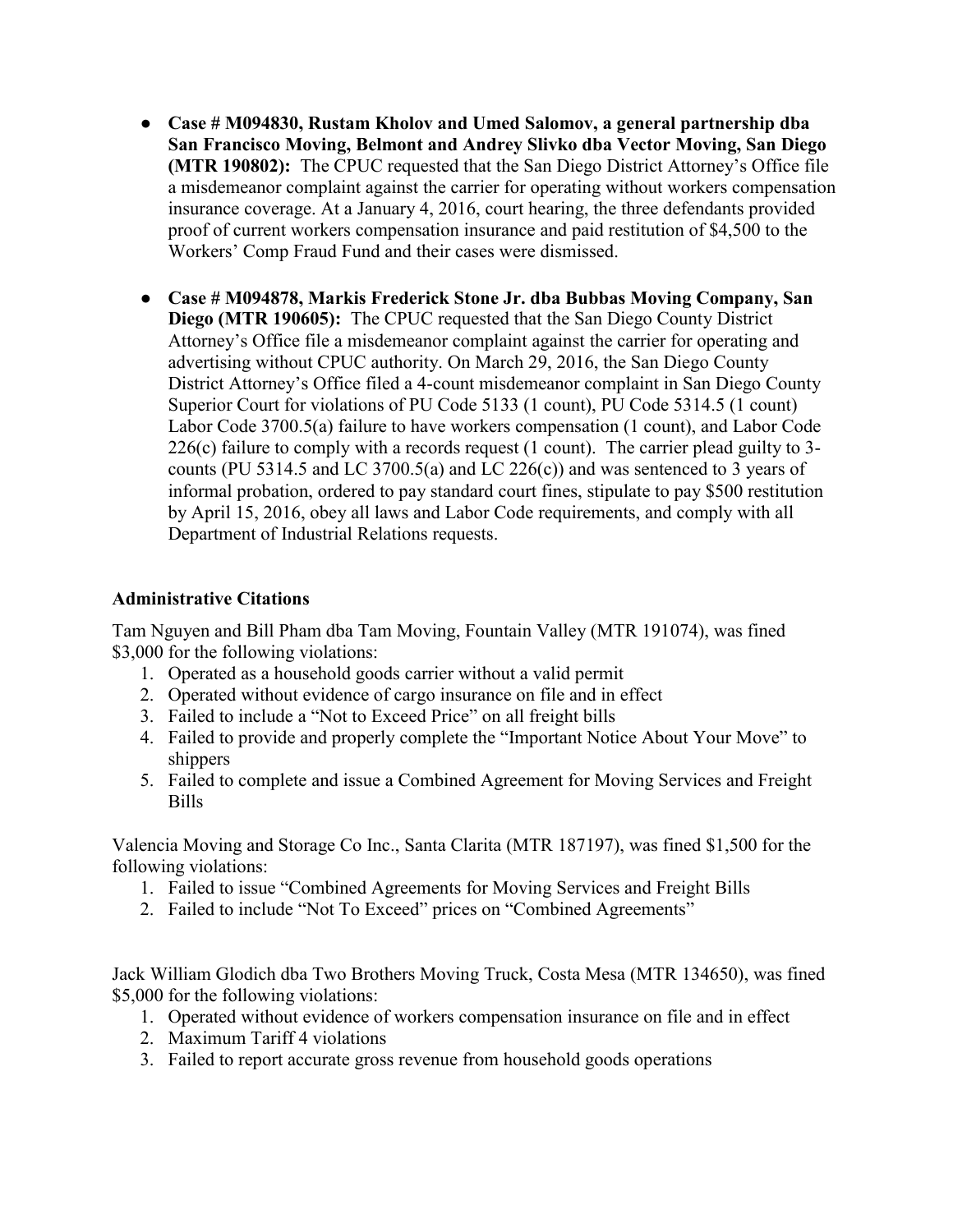Aaron Jacob Labrano dba Monster Moving, Huntington Beach (MTR 190950), was fined \$5,000 for the following violations:

- 1. Operated as a household goods carrier without a valid permit
- 2. Operated without evidence of cargo insurance on file and in effect
- 3. Failed to include a "Not to Exceed Price" on the Combined Service Agreements
- 4. Failed to properly complete the "Important Notice About Your Move" to shippers
- 5. Maximum Tariff 4 violations

Dozhin Sergey dba European Moving Services based in Los Angeles (MTR 191371), was fined \$1,500 for the following violations:

- 1. Operated without PLPD insurance
- 2. Failed to include a "Not to Exceed Price" on combined agreements

### **Telephone Disconnections**

As part of its ongoing efforts to clamp down on illegal household goods movers, the CPUC had telephone service shut off to two household goods carriers operating in California without authority. These companies continued to advertise and hold themselves out to engage in the business of transporting household goods and personal effects, notwithstanding CPUC staff directives to immediately cease and desist unlawful acts and to obtain a household goods carrier permit.

- **Thomas J. Carty dba Carty Moving and Storage, San Francisco (MTR 189107- Denied):** The carrier advertised and offered household goods moving services on the Internet without a permit. The advertisement listed three telephone numbers. Notwithstanding the CPUC's Cease and Desist letter directing the carrier to immediately cease all unlawful advertisements and operations, the carrier continued to violate the law. On February 04, 2016, the CPUC obtained a Finding of Probable Cause signed by a San Francisco County Superior Court Judge ordering the disconnection of telephone service to the numbers advertised and used by the carrier to violate criminal laws in the State of California.
- **Small Move Pros, Inc., dba SF Bay Small Moves, Small Move, Small Move Pros, San Francisco (Unlicensed):** The carrier advertised and offered household goods moving services on the Internet. The advertisements listed one phone number. Notwithstanding the CPUC's Cease and Desist notice directing the carrier to immediately cease all unlawful advertisements and operations the carrier continued to violate the law. On February 1, 2016, the CPUC obtained a Finding of Probable Cause signed by a San Francisco County Superior Court Judge ordering the disconnection of telephone service to the number advertised and used by the carrier to violate criminal laws in the State of California.

### **Official Notice**s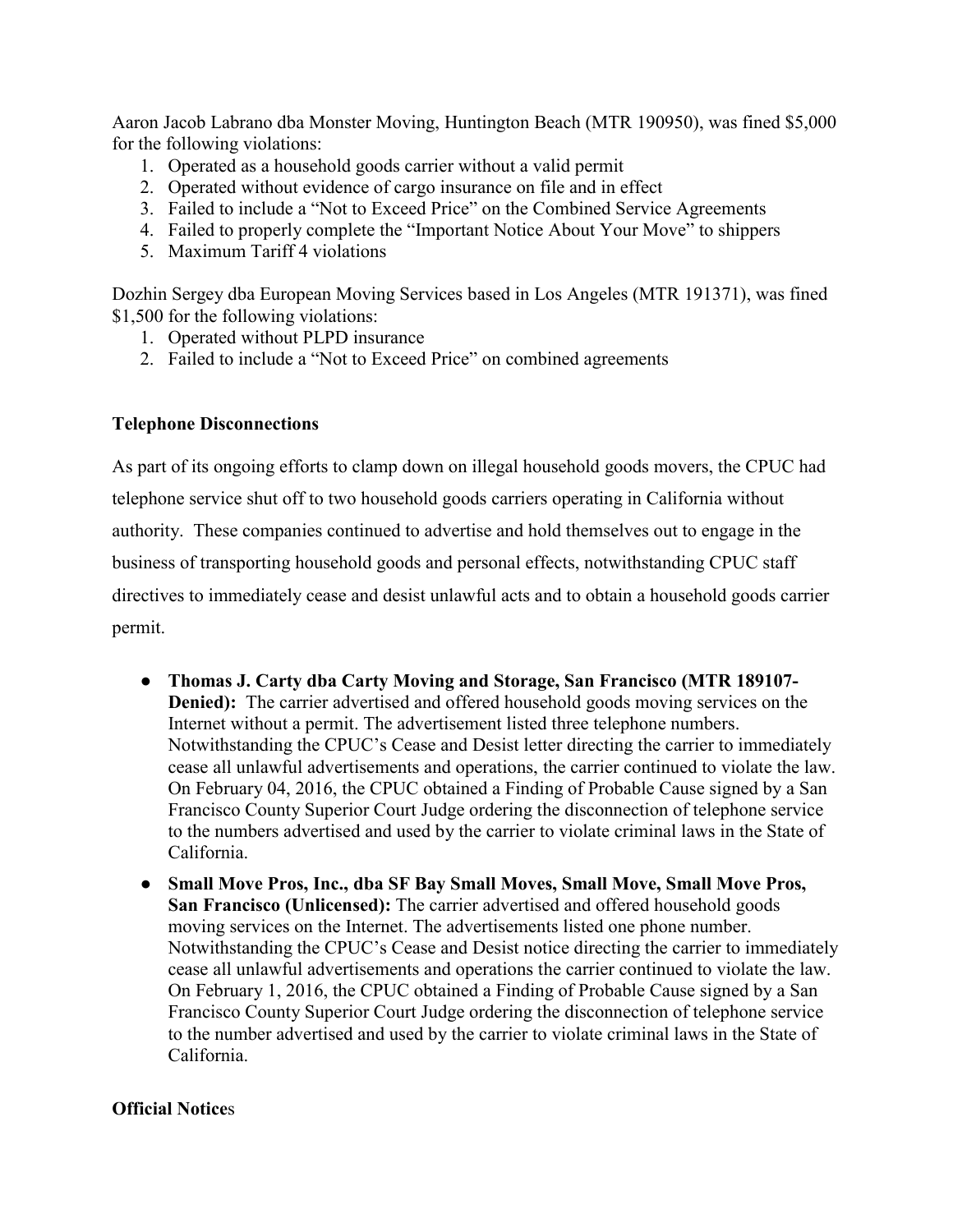Twelve companies received official notices for one or more of these violations:

- Advertised and operated without authority (prior to issuance, expired, or suspended)
- Engaged employees without workers' compensation insurance on file and in effect
- Failed to include (Cal PUC T) authority number in advertisements
- Maximum Rate Tariff 4 violations
- Knowingly and intentionally filed a false report that understates revenues and fees

Companies receiving notice:

- 1. S and D Moving Services, Inc., dba Pasadena Moving Company, Pasadena (MTR 190877)
- 2. White Glove Logistics, Inc., Los Angeles (MTR 191412)
- 3. Raul Flores dba Bakersfield F & F Movers, Bakersfield (Unlicensed)
- 4. Daniel Kennedy, Los Angeles (Unlicensed)
- 5. Pleskun Vladislav dba Royal Moving Co., Santa Clarita. (MTR 191203)
- 6. Good Hands Movers, Thousand Oaks (Unlicensed)
- 7. Patrick Rickey dba Rickey's Gold Country Moving, Grass Valley (Unlicensed)
- 8. Rade Radakovich dba Greystone Relocation Concierge, Los Angeles (Unlicensed)
- 9. M & M Movers, East Palo Alto (Unlicensed)
- 10. JPX Professional Movers, Los Angeles (MTR 191427)
- 11. White Glove Movers, Palmdale (Unlicensed)
- 12. Hollywood Moving & Storage Inc., Los Angeles. (MTR 189467)

# **Overcharges and Refunds**

The CPUC assisted and/or directed moving companies to refund consumers more than \$15,000

for overcharges and other violations of the Maximum Rate Tariff 4.

# **Cease and Desist Notice**

The following 36 companies were issued a Cease and Desist notice for operating and advertising

without a valid permit (unlicensed, revoked, or denied):

- 1. David Moyal, dba Pasadena Moving & Storage, West Hills (Unlicensed)
- 2. E.W. Express Inc., Hawaiian Gardens, (Unlicensed)
- 3. Donnies Piano Transportation, Glendora, (Unlicensed)
- 4. One Moving Kind of Guy, L.A. (Unlicensed)
- 5. City of Angels Moving, L.A. (Unlicensed)
- 6. Charlie's Moving System, L.A. (Unlicensed)
- 7. Daily Transportation, San Gabriel, (Unlicensed)
- 8. White Glove Movers, Palmdale, (Unlicensed)
- 9. Box Brothers, Woodland Hills, (Unlicensed)
- 10. Long Beach Pro Movers, Long Beach (Unlicensed)
- 11. M & J Trucking and Delivery Co., L.A., (Unlicensed)